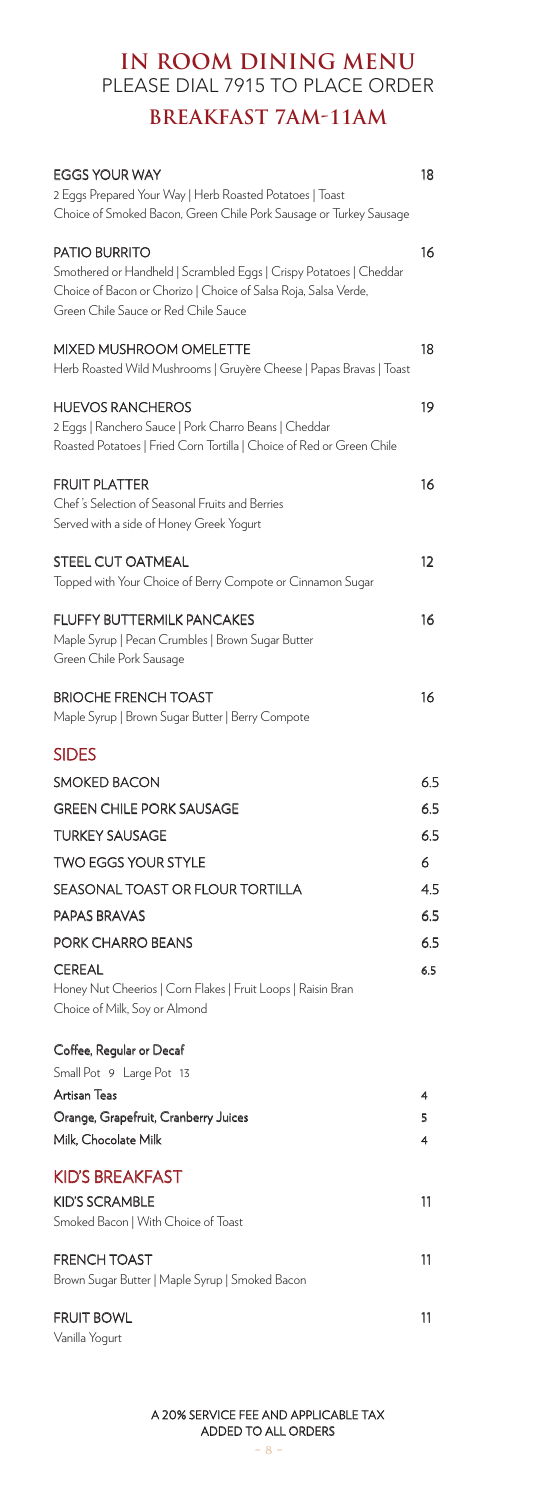| IN ROOM DINING MENU<br>PLEASE DIAL 7915 TO PLACE ORDER                                                                                                                                                                                                                                                      |          |
|-------------------------------------------------------------------------------------------------------------------------------------------------------------------------------------------------------------------------------------------------------------------------------------------------------------|----------|
| DINING 11:30AM-2PM & 4PM-9PM<br><b>STARTERS</b>                                                                                                                                                                                                                                                             |          |
| <b>CHORIZO MAC &amp; CHEESE</b><br>Chorizo   Bechamel   Cheddar   Manchego                                                                                                                                                                                                                                  | 16       |
| HOUSE-MADE TORTILLA CHIPS WITH GUACAMOLE & SALSA<br>House-Made Guacamole   Oven-Roasted Tomatillo Salsa   Salsa Roja                                                                                                                                                                                        | 13       |
| <b>SHRIMP COCKTAIL</b><br>Shrimp   Lemon Wedges   Micro Cilantro   Horseradish Cocktail Sauce                                                                                                                                                                                                               | 18       |
| <b>TRUFFLE FRIES</b><br>Manchego   Lemon-Garlic Aioli                                                                                                                                                                                                                                                       | 13       |
| <b>SOUP &amp; SALADS</b><br>SOUP DU JOUR                                                                                                                                                                                                                                                                    | 13       |
| Ask your server for the current selection                                                                                                                                                                                                                                                                   |          |
| <b>GRILLED MEDITERRANEAN CAESAR</b><br>Roasted Eggplant Caesar Dressing   Fried Anchovies                                                                                                                                                                                                                   | 16       |
| Parmesan   Garlic Croutons<br>ADD CHICKEN 9   SHRIMP 11   SALMON 14   70Z FLAT IRON STEAK 15                                                                                                                                                                                                                |          |
| <b>ENTRÉES</b><br><b>BEER BATTERED FISH TACOS</b><br>Cod   Salsa Verde   Cabbage   Queso Fresco   Escabeche Onions<br>Lime Crema   Corn Tortillas                                                                                                                                                           | 18       |
| 2021 Green Chile Smackdown People's Choice Award Winner<br>LORETTO GREEN CHILE CHEESEBURGER<br>8 oz Angus Beef   Green Chile   Cilantro-Lime Aioli   Avocado<br>Candied-Red Chile Bacon   White Cheddar   Served With Your<br>Choice of Fries or Mixed Green Salad   Sweet Potato Fries 4   Truffle Fries 5 | 22       |
|                                                                                                                                                                                                                                                                                                             |          |
| "CLASSIC" BURGER<br>8 oz Angus Beef   Cheddar   Lettuce   Tomato   Onions                                                                                                                                                                                                                                   | 18       |
| <b>STEAK FRITES</b><br>7 oz Prime Beef Flat Iron Steak   Asparagus<br>Caramelized-Red Wine Onions   Chimayo Chile Compound Butter                                                                                                                                                                           | 35       |
| <b>DESSERTS</b><br><b>DEEP FRIED ICE CREAM</b><br>Caramel-Pecan Praline Ice Cream   Corn Flake-Cinnamon Crust<br><b>Berry Coulis</b>                                                                                                                                                                        | 13       |
| THE LUMINARIA<br>Chocolate Torte   Vanilla Ice Cream   Espresso Caramel                                                                                                                                                                                                                                     | 14       |
| SORBET TRIO<br>Chef's Selection of Sorbets                                                                                                                                                                                                                                                                  | 12       |
| <b>KID'S MENU</b><br><b>CHEESE QUESADILLA WITH FRIES</b>                                                                                                                                                                                                                                                    |          |
| <b>CHICKEN TENDERS WITH FRIES</b>                                                                                                                                                                                                                                                                           | 13       |
| <b>GRILLED CHEESE WITH FRIES</b>                                                                                                                                                                                                                                                                            | 13       |
| <b>CHEESEBURGER WITH FRIES</b>                                                                                                                                                                                                                                                                              | 13       |
| MAC & CHEESE                                                                                                                                                                                                                                                                                                | 13<br>13 |
| <b>BUTTER NOODLES</b>                                                                                                                                                                                                                                                                                       | 9        |
| Includes Choice of Beverage:                                                                                                                                                                                                                                                                                |          |

Tea, Coke, Sprite, Dr. Pepper, Fanta Orange, Razz Tea, Lemonade, Milk, Juice \*Fresh fruit may be substituted for fries at no additional cost